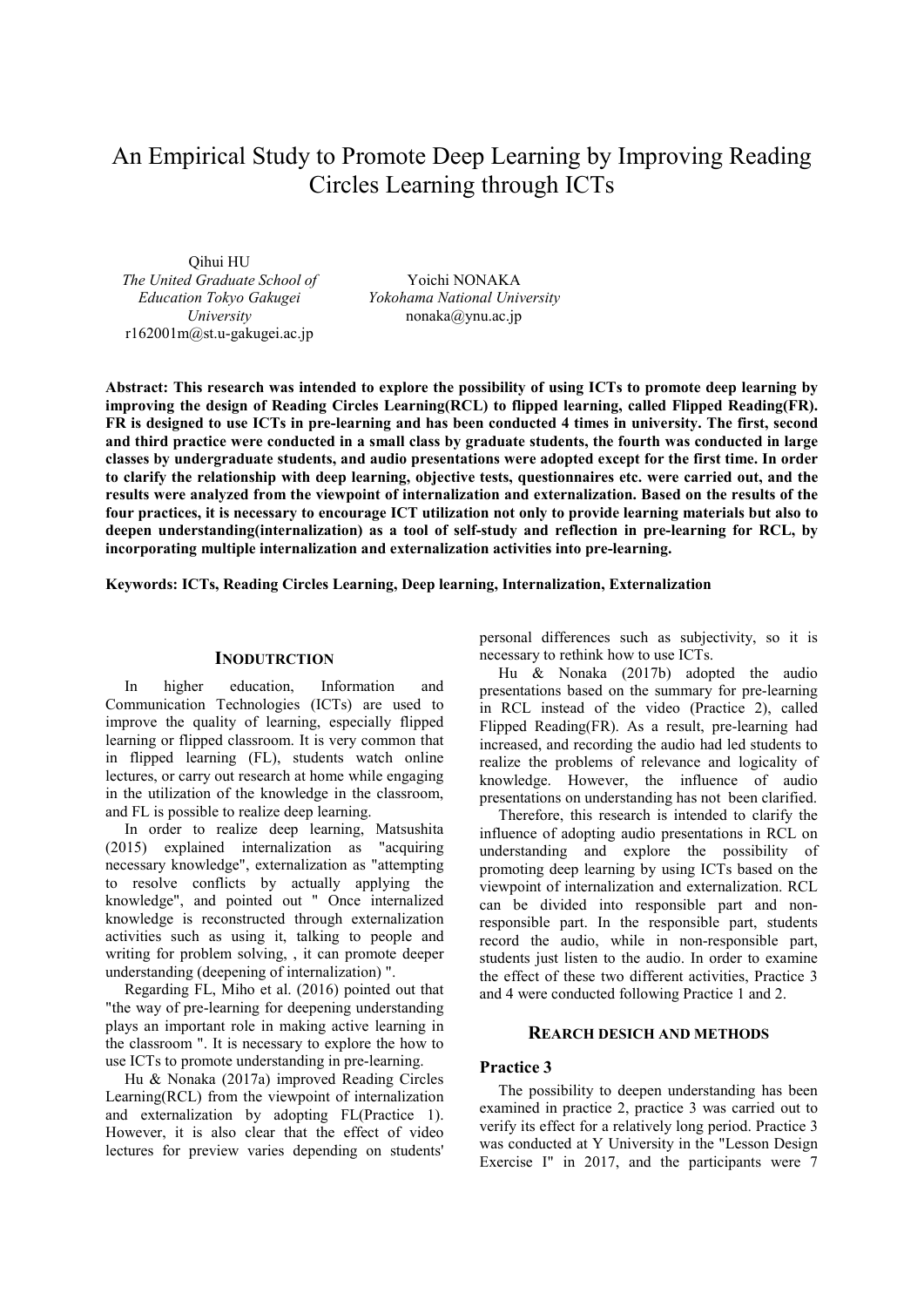graduate students. The first half of the 15 classes was carried out in the same way as practice 2, and from the second half the white board was adopted t at the beginning of the class. The survey was also the same as practice 2.

## **Practice 4**

In order to examine the effect of the activity of listening to audio, FR was designed in Large Classes Practice 4 was carried out in "School Education Front Line" of Y University in 2017. It was an omnibus type lesson with more than 300 undergraduate students, and this practice was conducted in the last lesson. Before the last lesson, the schedule of the last lesson and handouts were distributed, and the summary and its audio were provided for out-of-class learning through university's learning management system. In the class, the effect was examined by the objective test. The objective test included gap filling, true/false judgment, explanation of contents, and questionnaire was carried out to investigate learning time etc.

#### **RESULTS**

## **Practice 3**

For the responsible part, the average (*SD*) of the learning time for face-to-face RCL (FTFR) is 2.17  $(0.18)$  and FR is 2.53 $(0.32)$ . For the Non-responsible part, FTFR is 0.87 (0.18) and FR is1.11 (0.22). There was no significant difference in the responsible part (*n.s.*), whereas the non-responsible part showed a significant trend  $(t(6)=2.29, p<1)$ . In the nonresponsible parts, an increase in pre-learning was reconfirmed, the same as Practice 2.

Then, regarding "recording the audio", student T pointed out that "the act of reading became an opportunity to reflect and understanding advanced." Regarding "listening to the audio", student N says, "Since you can judge whether your understanding is sufficient by whether you can listen to the audio without a problem or not. When you need to unwind the audio, you don't understand."

## **Practice 4**

The students were divided into high group and low group according to how much time they spent on handouts-reading and summary-reading, and audiolistening group and no-audio group according to whether they had listened to the audio or not. Variance analysis was used to examine the relationship between learning time and the scores of the objective test, we found that as for the score of explanation of contents, which requiring deeper understanding, in the audio-listening group, students who in the summary-reading high group scored higher than the low group  $(F(1,254)=4.19, p<.05)$ . And when listening to the audio, students who both carried out

the temporary stop or rewinding of the audio and rereading the summary scored higher in the explanation of the contents  $(F(2,178)=3.91, p<.05)$ . And students who both carried out the rehearing of the audio and rereading the summary  $(F(2,177)=5.11)$ ,  $p<01$ ) scored higher in the explanation of the contents. With the analysis of free descriptions, it was suggested that providing both written and audio materials have the possibility to encourage understanding.

# **CONCLUSION**

Based on the results of 4 practices, Figure 1 was drawn to show the transformation made by audio presentations compared to FLFR. In the responsible part, FTFR only involves self-reading (internalization) and writing a summary (externalization), but by recording the audio (externalization), rereading of the book and summary (internalization) was promoted in FR. In the non-responsible part, FTFR involves selfreading (internalization) only, but rereading of the book and summary (internalization) was promoted by listening to the audio (internalization) in FR. Therefore, it is necessary to encourage ICT utilization not only to provide learning materials but also to deepen understanding (internalization) as a tool of self-study and reflection in pre-learning for RCL, by incorporating multiple internalization and externalization activities into pre-learning.



#### **REFERENCES**

- Hu, Q. and Nonaka, Y. (2017a). An Attempt to Improve Reading Circle Learning by Incorporating Online Learning and Flipped Learning - from a Viewpoint of Promoting Deep Learning-. *Jpn. Educ. Technol.*, 41 (2):137-147 (in Japanese) .
- Hu, Q., & Nonaka, Y. (2017b). A Practice of Incorporating Audio Presentations into Reading Circle Learning. ICoME2017
- Matsushita, K. (2015). Center for the Promotion of Excellence in Higher Education at Kyoto University.(Ed.) *Deep Active Learning*. Tokyo: Keiso Shobo. 1-27 (in Japanese).